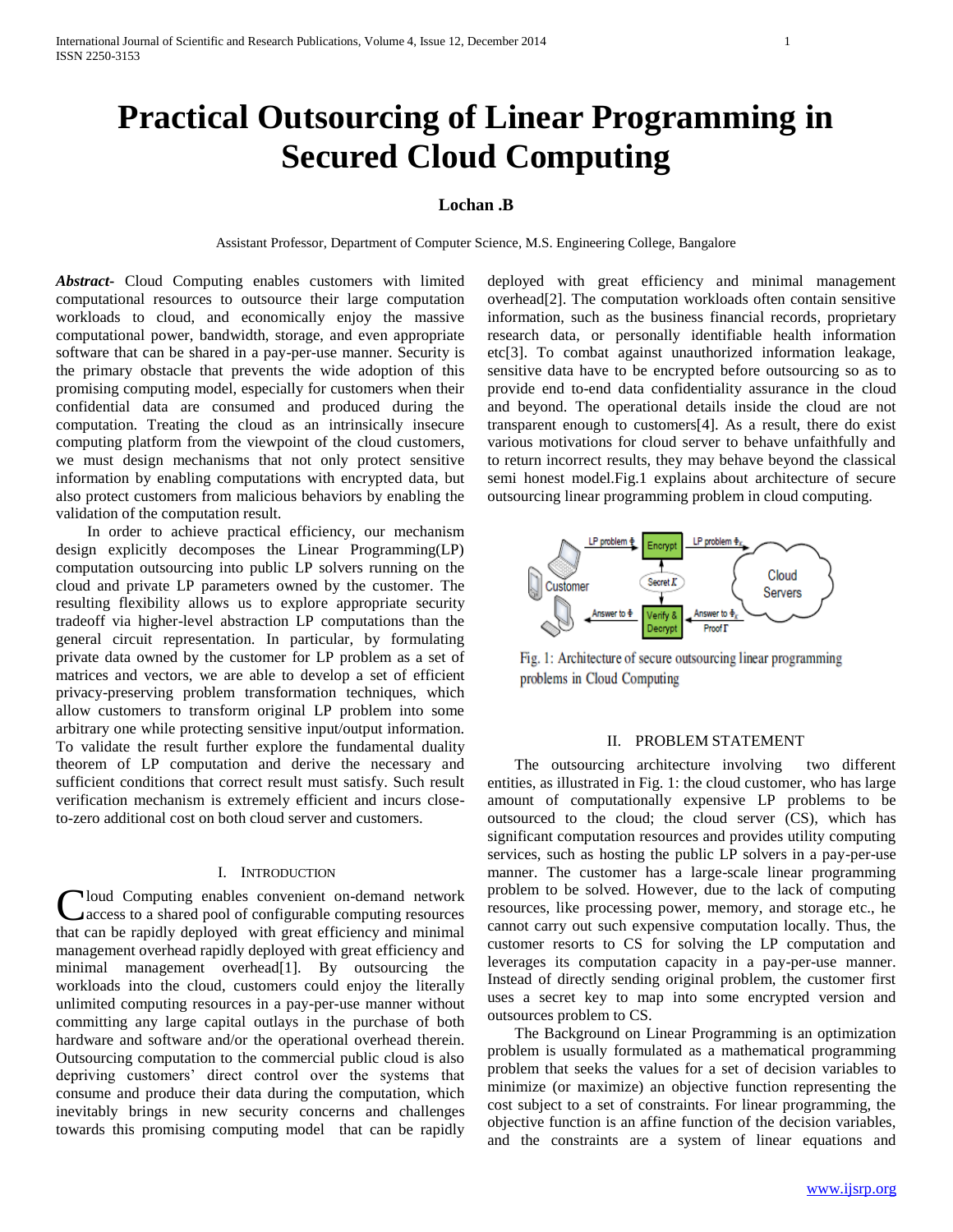inequalities. Since a constraint in the form of a linear inequality can be expressed as a linear equation by introducing a nonnegative slack variable, and a free decision variable can be expressed as the difference of two non-negative auxiliary variables.

#### III. THE PROPOSED SCHEMES

 The Linear Programming outsourcing scheme which provides a complete outsourcing solution for not only the privacy protection of problem input/output, but also its efficient result checking. It start from an overview of secure LP outsourcing design framework and discuss a few basic techniques and their demerits, which leads to a stronger problem transformation design utilizing affine mapping. the process on cloud server can be represented by algorithm ProofGen and the process on customer can be organized into three algorithms (KeyGen, ProbEnc, ResultDec). Note that our proposed mechanism provides us one-time pad types of flexibility. Namely, we shall never use the same secret key K to two different problems. Thus, when analyzing the security strength of the mechanism, we focus on the cipher text only attack.

#### IV. SECURITY ANALYSIS

 The analysis on correctness and soundness guarantee via the following two theorems.

 **Theorem 1**: Our scheme is a correct verifiable linear programming outsourcing scheme.

 Proof: The proof consists of two steps. First shows that for any problem and its encrypted version solution computed by honest cloud server will always be verified successfully. This follows directly from the duality theorem of linear programming. Namely, all conditions derived from duality theorem and auxiliary LP problem construction for result verification are necessary and sufficient. Next show that correctly verified solution always corresponds to the optimal solution of original problem . For space limit, we only focus on the normal case. The reasoning for infeasible cases follows similarly.

 **Theorem 2**: Our scheme is a sound verifiable linear programming outsourcing scheme.

 Proof: Similar to correctness argument, the soundness of the proposed mechanism follows from the facts that the LP problem are equivalent to each other through affine mapping, and all the conditions there after for result verification are necessary and sufficient.

#### V. PERFORMANCE ANALYSIS

 The theoretic Analysis involves two side overhead. They are Customer Side Overhead and Server Side Overhead.

 1.Customer Side Overhead: According to our mechanism, customer side computation overhead consists of key generation, problem encryption operation, and result verification, which corresponds to the three algorithms KeyGen, ProbEnc, and

ResultDec, respectively. Because KeyGen and Result- Dec only require a set of random matrix generation as well as vectorvector and matrix-vector multiplication, the computation complexity of these two algorithms are upper bounded via  $O(n^2)$ . Thus, it is straight-forward that the most time consuming operations are the matrix-matrix multiplications in problem encryption algorithm ProbEnc.

 2. Server Side Overhead*:* For cloud server, its only computation overhead is to solve the encrypted LP problem as well as generating the result proof , both of which correspond to the algorithm ProofGen. If the encrypted LP problem belongs to normal case, cloud server just solves it with the dual optimal solution as the result proof , which is usually readily available in the current LP solving algorithms and incurs no additional cost for cloud . If the encrypted problem does not have an optimal solution, additional auxiliary LP problems can be solved to provide a proof. Because for general LP solvers, phase I method (solving the auxiliary LP) is always executed at first to determine the initial feasible solution , proving the auxiliary LP with optimal solutions also introduces little additional overhead. Thus, in all the cases, the computation complexity of the cloud server is asymptotically the same as to solve a normal LP problem, which usually requires more than  $O(n^3)$  time.

### VI. RELATED WORK

 The Related Work mainly deals with Work on Secure Computation Outsourcing *,* Work on Secure Multiparty Computation and Work on Delegating Computation and Cheating Detection.

1.Work on Secure Computation Outsourcing:

 General secure computation outsourcing that fulfills all aforementioned requirements, such as input/output privacy and correctness/soundness guarantee has been shown feasible in theory. However, it is currently not practical due to its huge computation complexity. The customized solutions are expected to be more efficient than the general way of constructing the circuits. A set of problem dependent disguising techniques are proposed for different scientific applications like linear algebra, sorting, string pattern matching, etc. However, these disguise techniques explicitly allow information disclosure to certain degree. Besides, they do not handle the important case of result verification, which in our work is bundled into the design and comes at close-to-zero additional cost.

 However, both protocols use heavy cryptographic primitive such as homomorphic encryptions and/or oblivious transfer and do not scale well for large problem set. In addition, both designs are built upon the assumption of two non-colluding servers and thus vulnerable to colluding attacks. Based on the same assumption provide protocols for secure outsourcing of modular exponentiation, which is considered as prohibitively expensive most public-key cryptography operations.

 2. Work on Secure Multiparty Computation: Another large existing list of work that relates to these is Secure Multi-party Computation (SMC), first introduced by Yao and later extended by Goldreich and many others. SMC allows two or more parties to jointly compute some general function while hiding their